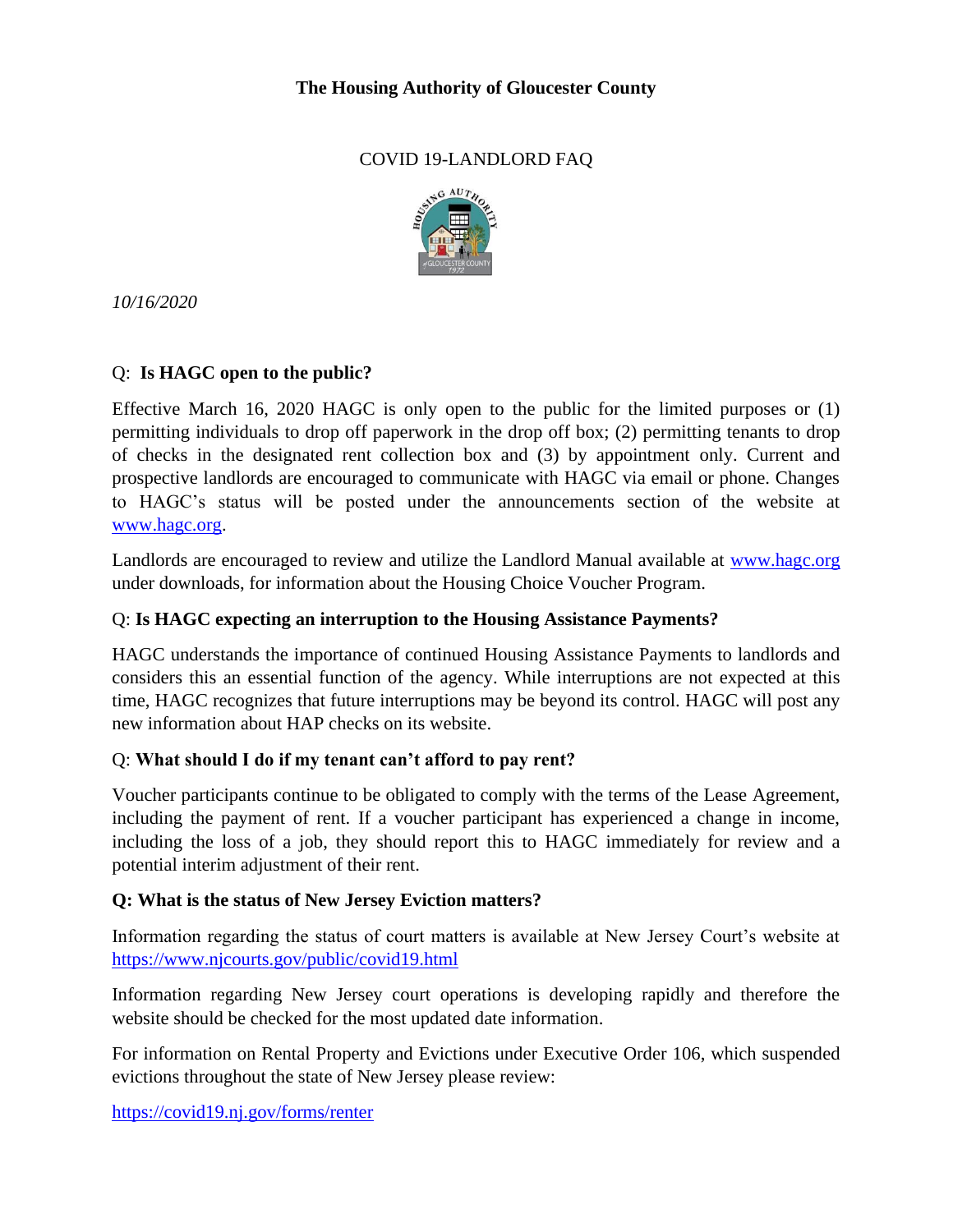## **Q: What if I can't obtain a Certificate of Occupancy?**

HAGC does require a Certificate of Occupancy to execute the HAP Contract. If you are encountering difficulty obtaining a C/O, please contact HAGC's Section 8 Payments & Inspection Coordinator to discuss further.

# **Q: Is HAGC still conducting Grievance Hearings?**

Yes, HAGC is still conducting telephonic grievance hearings. However, in some cases where multiple party testimony is required, or a reasonable accommodation is required, HAGC will evaluate the need for an alternative venue.

## **Q: Can HAGC terminate a voucher participant family's assistance if they do not pay their portion of the rent during the eviction moratorium (March 27, 2020 – July 24, 2020)?**

Section 4024 of the CARES Act imposes a temporary moratorium on evictions, as well as a moratorium on fees and penalties related to nonpayment of rent. The eviction moratorium is in effect for a 120-day period beginning on March 27, 2020, the date the CARES Act was enacted. The temporary eviction moratorium applies to the Public Housing Program, the Section 8 HCV and PBV Programs, and the Section 8 Moderate Rehabilitation (Mod Rehab) Programs administered by the Office of Public and Indian Housing.

Normally, HAGC could terminate a family's voucher assistance if the family owes their landlord rent. However, during the eviction moratorium, PHAs shall not terminate assistance for nonpayment of rent. It is important for voucher program participants to report changes in income to HAGC so their rent portion can be adjusted based on their current income. This will help families keep up with their rent and avoid facing eviction and/or losing assistance after the eviction moratorium ended on July  $24<sup>th</sup>$ .

## **Q: What is the CDC Eviction Moratorium?**

The Centers for Disease Control and Prevention (CDC) and the Department of Health and Human Services (HHS) announced an order to stop residential evictions to halt the spread of COVID-19. The order was published in the *Federal Register* on September 4, 2020. It became effective on publication and will last until December 31, 2020, unless extended. The order institutes a temporary eviction moratorium. It states that a "landlord . . . shall not evict any covered person from any residential property in any State or U.S. territory" in which there are COVID-19 cases. The term "covered person" includes any tenant who states—under the penalty of perjury—to their landlord, owner, or other person with the power to evict that the following conditions have been met:

- The person has used their best efforts to obtain available government assistance for rent or housing;
- The person meets any of the following three criteria:
	- o The person does not expect to earn more than \$99,000 in annual income in calendar year (CY) 2020 (or more than \$198,000 for joint tax returns);
	- o The person was not required to report any income in 2019 to the Internal Revenue Service (IRS); or
	- o The person received a "stimulus check" under the Coronavirus Aid, Relief, and Economic Security (CARES) Act;